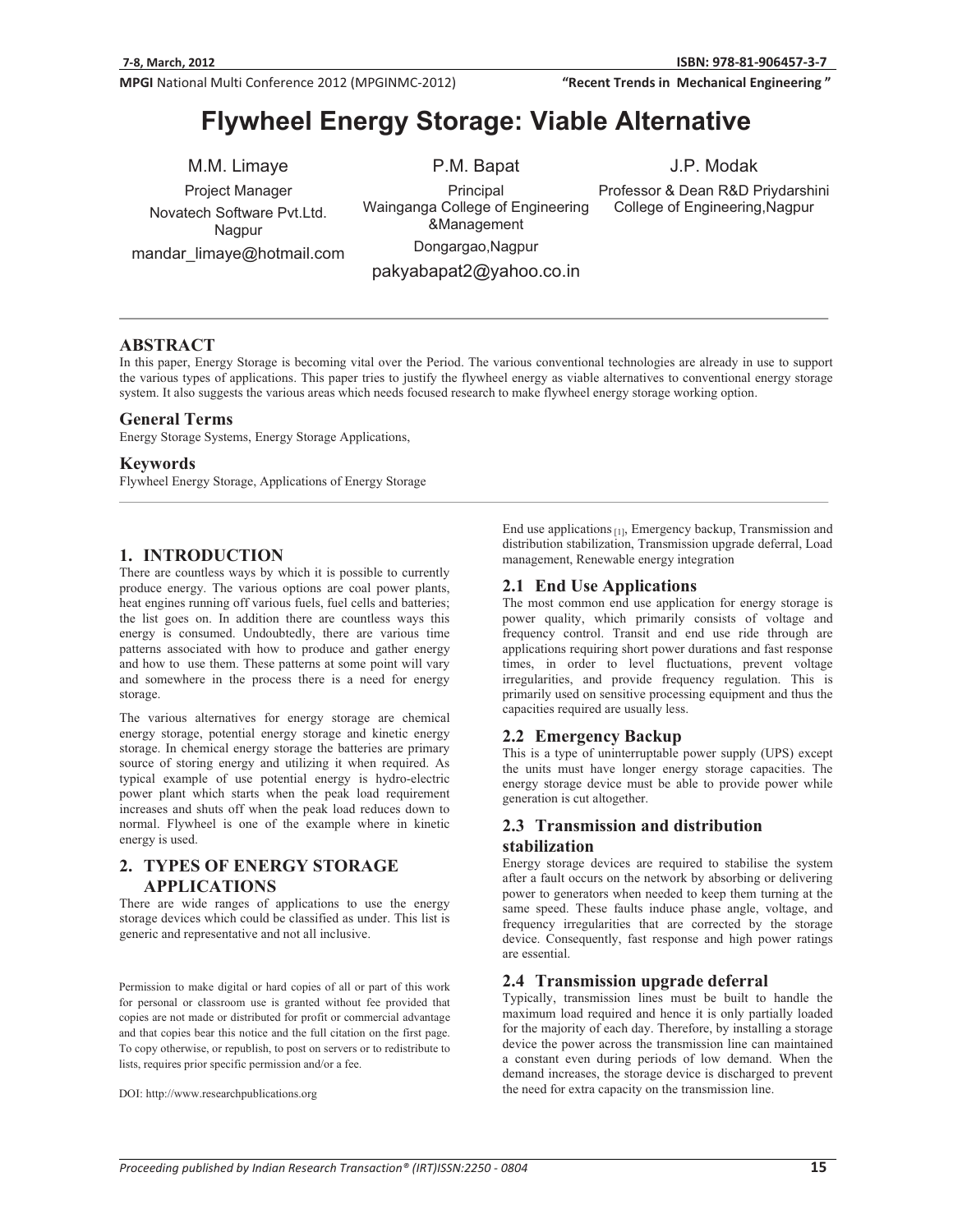#### MPGI National Multi Conference 2012 (MPGINMC-2012)

#### **2.5 Load Management**

There are two different aspects to load management: load levelling and load following. Load levelling uses offpeak power to charge the energy storage device which can then be discharged during peak demand. Therefore, energy storage devices can be charged during these off - peak hours at night and then used to generate electricity when it is the most expensive, during short peak production periods in the evening. Not only does this enable the energy storage unit to maximise its profits, but it can also reduce the cost of operating the system. For load following, the energy storage device acts as a sink when demand falls below production levels and as a source when demand is above production levels. Therefore, the storage can be used to maintain ancillary services and reserve on the electricity grid.

#### **3. TYPES OF ENERGY STORAGE SYSTEMS**

There are many types energy storage systems which are in use either commercially or under research they are as follows, Pumped hydroelectric energy storage (PHES),Battery energy storage (BES),Flywheel energy storage (FES),Compressed air energy storage (CAES), Supercapacitor energy storage (SCES), Supermagnetic energy storage (SMES), Hydrogen energy storage system (HESS),Thermal energy storage (TES) Out of the above top two are more common and universal in nature and paper tries to suugest the third one could also become viable with focused research and optimization in design.

#### **3.1 Pumped hydroelectric storage system**

Pumped hydroelectric energy storage is the most mature and largest storage technique available. It consists of two large reservoirs located at different elevations and a number of pump/turbine units. During off - peak electrical demand, water is pumped from the lower reservoir to the higher reservoir where it is stored until it is needed. Once required (i.e. during peak electrical production) the water in the upper Reservoir is released through the turbines, which are connected to generators that produce electricity.

Hydroelectric power requires a considerable volume of water to produce energy. The following equation describes the relationship between the volume of water (V, in cubic meters), the stored energy (E, in kWh), and the average head driving a turbine (h, in meters), and assumes 0.90 efficiency in energy conversion for electricity production.

 $V(m3) \approx 400$  E(kWh) h(m)

These systems are generally big installations, they are quite economical but constraints with suitable geological location and huge initial cost of construction and grid connectivity.

#### **3.2 Battery storage system**

Battery storage system converts the checmical energy into electrical energy and use electrical energy to for stroing chemical energy. There are various types of electrical batteries which are used but this is not a main topic of this paper so the details are excluded. In general there are two configurations to use battery storage system. In one configuration the battery source is always connected to load and power source is connected to battery and in second case power source is connected to load and battery is connected to power bus so as to rapidly switch when power source fails. Both the scenarios have some or other limitations but because of simplicity of and compactness of conversion unit and switching unit this is

**81-906457-3-7**

#### "Recent Trends in Mechanical Engineering"

the most common energy storage system used across all types of energy storage applications.

The primary limitations of this system is high operational  $\&$ maintenance cost and replacement cost. They are also poses the environmental problem in disposal and could not be considered as green power.

#### **3.3 Flywheel storage system**

A FES device is made up of a central shaft that holds a rotor and a flywheel. This central shaft rotates on two bearings to reduce friction. Flywheels store energy by accelerating the rotor/flywheel to a very high speed and maintaining the energy in the system as kinetic energy. Flywheels release energy by reversing the charging process so that the motor is then used as a generator. As the flywheel discharges, the rotor/flywheel slows down until eventually coming to a complete stop.

#### **3.4 Components of Flywheel energy storage system**

The various components which constitute the system are flywheel, mechanical casing, bearings, power transmission system and control system.

The equation $_{[2]}$  that governs the energy storage capacity of flywheel is as follows

 $E=1/2 * I w^2$ 

E- Energy

I- Moment of Inetrtia

w- angular velocity

The maximum velocity which can be attained by flywheel is govern by following equation

 $s = d \cdot w^2 \cdot r^2$ 

- s- Strength
- d- Density
- w- Angular velocity

 It is to be mentioned that I moment of inertia is govern by design of flywheel i.e. Geometry, where as angular speed is function of time. The factors like aerodynamic drag and parasitic losses such as frictional losses in bearings are counterproductive.

#### **3.5 Advantages and Limitations of Flywheel energy storage system**

There are many advantages to using flywheel technology rather than the alternatives. Flywheels have very high power and energy densities. Contrary to traditional technologies, flywheels are extremely clean and environmentally friendly. It is possible to design the flywheels of wide range of shapes and sizes, ranging from kilograms to hundreds of tons, which make them viable for various applications. The concept of a flywheel is very simple; they just convert electrical energy into mechanical energy, and then back to electrical energy. They can also be connected to a shaft to output mechanical work rather than electricity. This makes a flywheel seem like a "mechanical battery." The outputting of mechanical work can be useful, but it is more common for the energy to be converted to electricity.

There are some disadvantages to using flywheels for energy storage It has complex designs, require materials that can